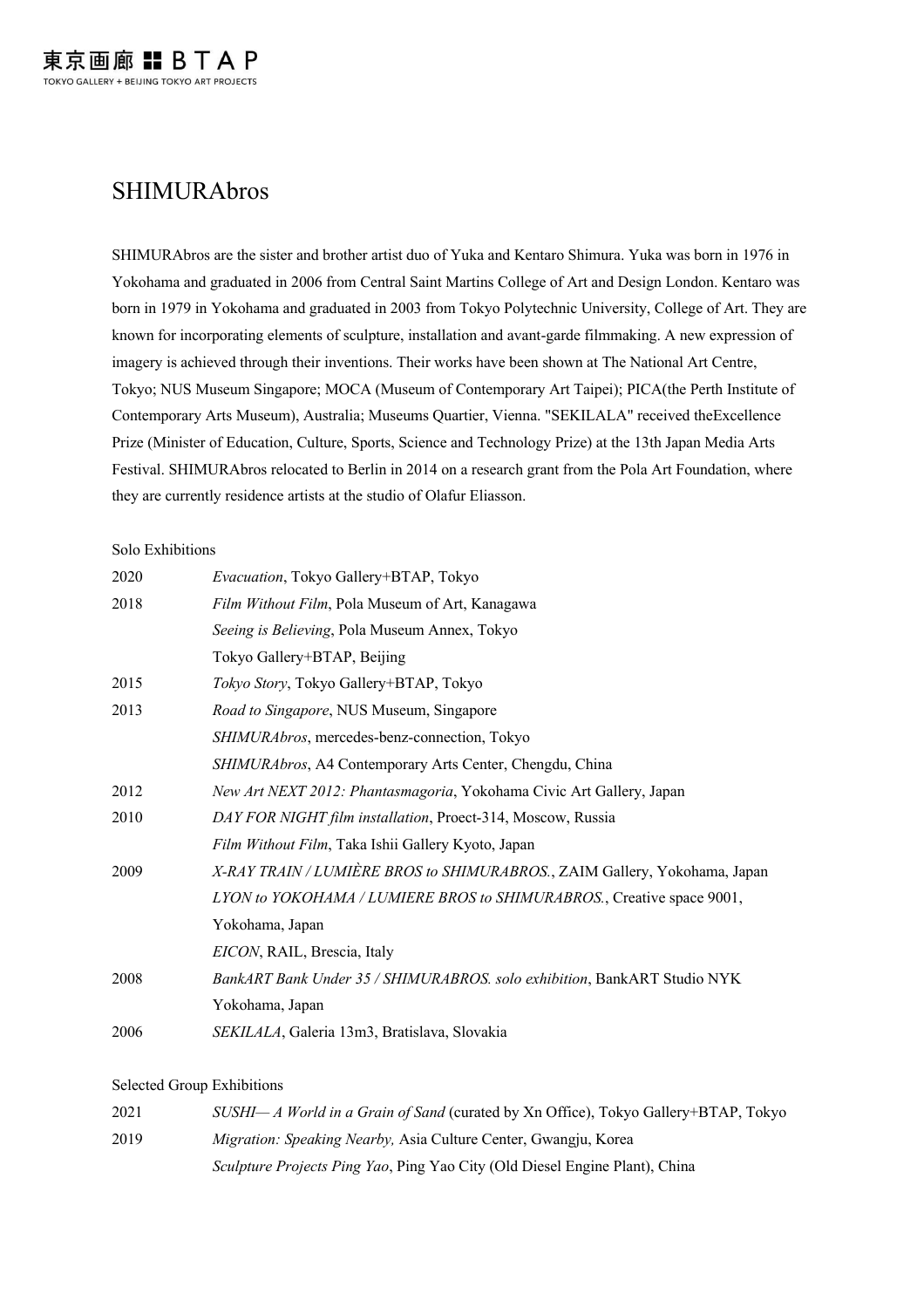|      | Disappearing Legacies: The World as Forest (curated by Anna-Sophie Springer & Etienne     |
|------|-------------------------------------------------------------------------------------------|
|      | Turpin), Tieranatomisches Theater (TAT), Hermann von Helmholtz Center for Cultural        |
|      | Techniques, Humboldt-Universität zu Berlin                                                |
|      | New Japan, TSolyanka State Gallery, Russia                                                |
| 2018 | Yebisu International Festival for Art & Alternative Visions 2018 "Mapping the Invisible"  |
|      | Tokyo Photographic Art Museum, Maison franco-japonaise, The Garden Room, Center Square    |
|      | of Yebisu Garden Place, and related cultural facilities, galleries, etc.                  |
|      | Daikyoto in Maizuru, Kyoto, Maizuru, Fukuchiyama, Kyotanabe                               |
| 2017 | FESTIVAL OF FUTURE NOWS 2017, Hamburger Bahnhof - Museum für Gegenwart, Berlin            |
|      | The Case of the Osmanthus Flower Jelly, Hessel Museum of Art and CCS Bard Galleries, New  |
|      | York                                                                                      |
|      | The Making of an Institution, Nangyamg Technological Unversity CCA Singapore, Singapore   |
| 2016 | A Figment of Film, Nangyamg Technological Unversity, Singapore                            |
| 2015 | Art+Village+City, SHIMURAbros (as researchers at Studio Olafur Eliasson), Sascha Pohle,   |
|      | Jing Wen, and José Figueroa, Wurster Gallery, UC Berkeley, University of California, USA  |
|      | TERRADA ART AWARD, T-Art Gallery, Tokyo, Japan                                            |
| 2014 | Object Matters, Gallery Voice, Gifu Prefecture, Japan                                     |
|      | Making through Thinking Thinking through Making -Message from Art and Education-, The     |
|      | University Art Museum, Tokyo University of the Arts, Japan                                |
|      | Neo-Mōrōism, Tokyo Gallery+BTAP, Beijing, China                                           |
|      | Find Asia - Asia's Creativities meet in Yokohama, Yokohama Creativecity Centrel, Japan    |
|      | Roppongi Art Night, Roppongi Hills, Tokyo                                                 |
|      | Media Ambition Tokyo (MAT), Roppongi Hills 52F, Tokyo                                     |
| 2013 | What did you see?: He Qianli and SHIMURAbros, Yokohama Creativecity Centre, Japan         |
| 2012 | micro salon, Tokyo Gallery + BTAP, Tokyo                                                  |
|      | Parallel Far East World, A4 Contemporary Arts Center, Chengdu, China                      |
| 2011 | 14th Japan Media Arts Festival, The National Art Center, Tokyo                            |
|      | PARALLEL WORLD, KYOTO, Japan Media Arts Festival in Kyoto, Kyoto Art Center, Japan        |
|      | Creative Fantasista 2011, Vacant, Tokyo                                                   |
|      | Invisibleness is Visibleness: International Contemporary Art Collection of a Salaryman-   |
|      | Daisuke Miyatsu, Museum of Contemporary Art Taipei, Taipei, Taiwan                        |
| 2010 | Akihisa Hirata × SHIMURABROS., Taka Ishii Gallery Kyoto, Japan                            |
|      | 13th Japan Media Arts Festival, The National Art Center, Tokyo                            |
|      | SEKILALA SHIMURABROS., Yokohama Creativecity Center, Japan                                |
|      | BIG IN JAPAN, Lion Nathan, The Royal Hall Industries, 1000 Pound Bend, Sydney, Melbourne, |
|      | Australia                                                                                 |
|      | Contemporary airy crafts from Japan, Project Fulfill Art Space, Taipei, Taiwan            |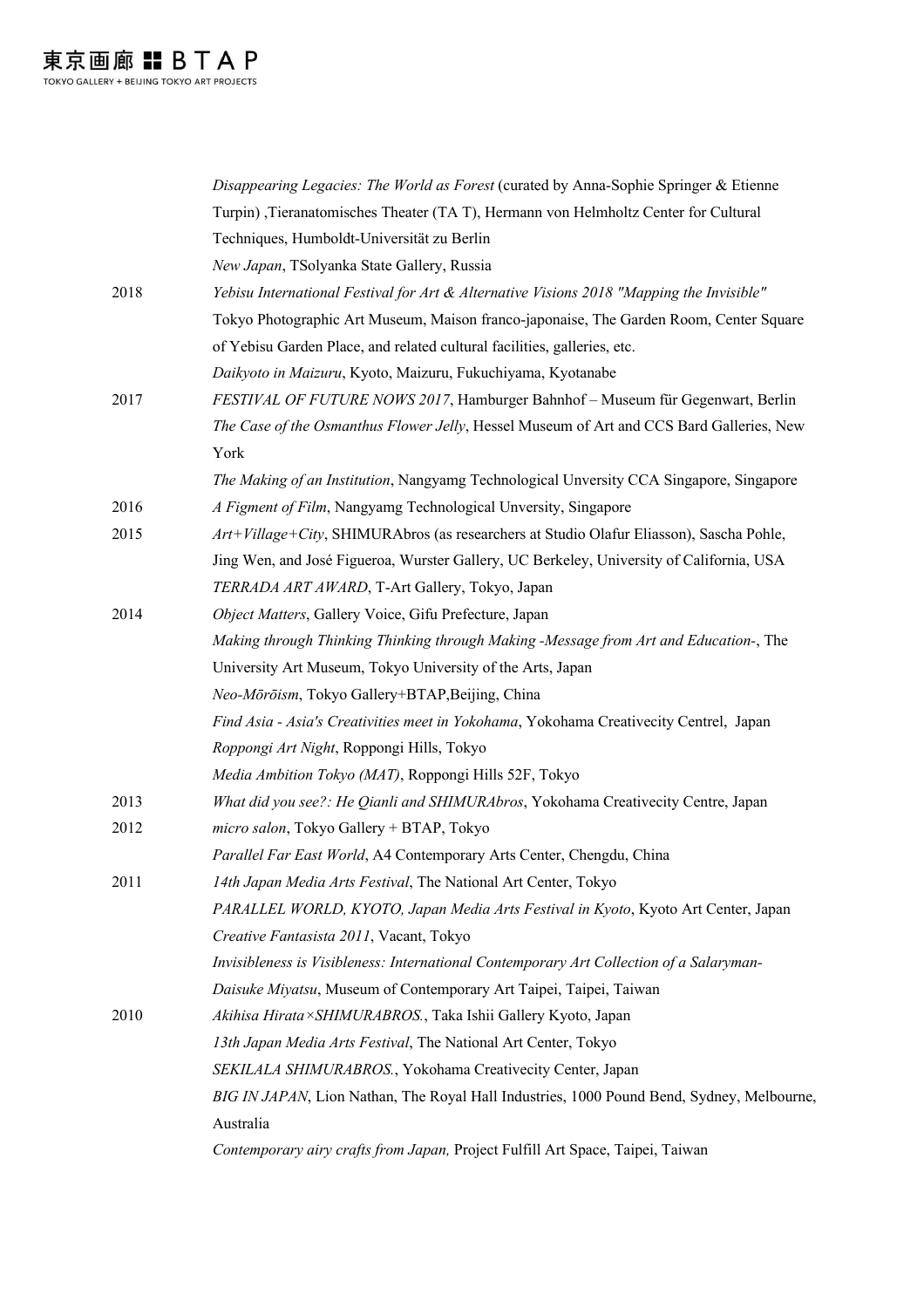東京画廊 H B T A P

| CODED CULTURES - Exploring Creative Emergences Binational Festival Austria- Japan 2009,  |
|------------------------------------------------------------------------------------------|
| freiraum quartier21, Wien, Austria                                                       |
| EICON – SHIMURABROS., Taka Ishii Gallery Kyoto, Japan                                    |
| International Festival for Arts and Media Yokohama 2009: CREAM, Yokohama, Japan          |
| BREATHE, presentation at The Viridi-anne's Paris Collection, Gallery eof, Paris          |
| EICON, DEPARTMENTSTORE QUARTIER206, Berlin, Germany                                      |
| DESIGN TIDE TOKYO 2008 Decinemation, Tokyo Midtown Hall, Japan                           |
| <i>Electrical Fantasista 2008, ZAIM, Yokohama, Japan</i>                                 |
| Nomadology, SOUVENIR FROM TOKYO, The National Art Center, Tokyo                          |
| DESIGN TIDE TOKYO 2007, Design Tide Main Exhibition, National Stadium, Tokyo             |
| <i>transgenesis</i> , main building of the Czech Academy of Sciences, Prague, Czech      |
| Gods, Heroes, Man, Chaos, Serialized Performance, Window Gallery, Charing Cross Load,    |
| London, UK                                                                               |
| DRABINA JAKUBA -Jacob's Ladder, Cricoteka Theatre, Krakow, Poland                        |
| With-Out-With, Experimental Short film, collaborated with Robert Sanchez-Camus, Cochrane |
| Theatre, London, UK                                                                      |
|                                                                                          |

### Prizes / Nominations

| 2016    | NTU Centre for Contemporary Art Singapore (NTU CCA Singapore) Residencies                    |
|---------|----------------------------------------------------------------------------------------------|
| 2015    | TERRADA ART AWARD First Prize                                                                |
| 2014-15 | POLA Art Foundation Scholarship                                                              |
| 2013    | Yokohama-Chengdu Artist-in-Residence Exchange Programmed commissioned by A4                  |
|         | Conteporary Arts Center, China and Yokohama Arts Foundation, Japan                           |
| 2012    | The "Project to support for the nurturing of media arts creators" commissioned by the Agency |
|         | for Cultural Affairs                                                                         |
| 2011    | FILM WITHOUT FILM, 2011(15th) Japan Media Arts Festival, Art Division Jury                   |
|         | Recommended Work                                                                             |
| 2010    | X-RAY TRAIN, 2010[14th] Japan Media Arts Festival, Art Division Jury Recommended Work        |
| 2009    | SEKILALA, 2009[13th] Japan Media Arts Festival, Excellence Award of Art Division:            |
|         | Certificate from Minister of Education, Culture, Sports, Science and Technology              |
| 2008    | YOKOHAMA Creative core areas competition 2008: Creative space@9001 BankART Bank              |
|         | Under 35, Yokohama, Kanagawa                                                                 |
| 2005    | BERLINALE TALENT CAMPUS, Berlin, Germany                                                     |
| 2003    | SUBEKARAKUSURUBEKARAZU (Ought to do or Ought not to do), Indie's Movies Festival             |
|         | Japan, No.7 Prize and No.1 Audience Prize in Yokohama                                        |
| 2002    | Image Forum Festival, Young Perspective                                                      |
| 2000    | Chinbotsu: Sinker, 50 Minutes Screenplay Awards at Up Link Co., Tokyo                        |